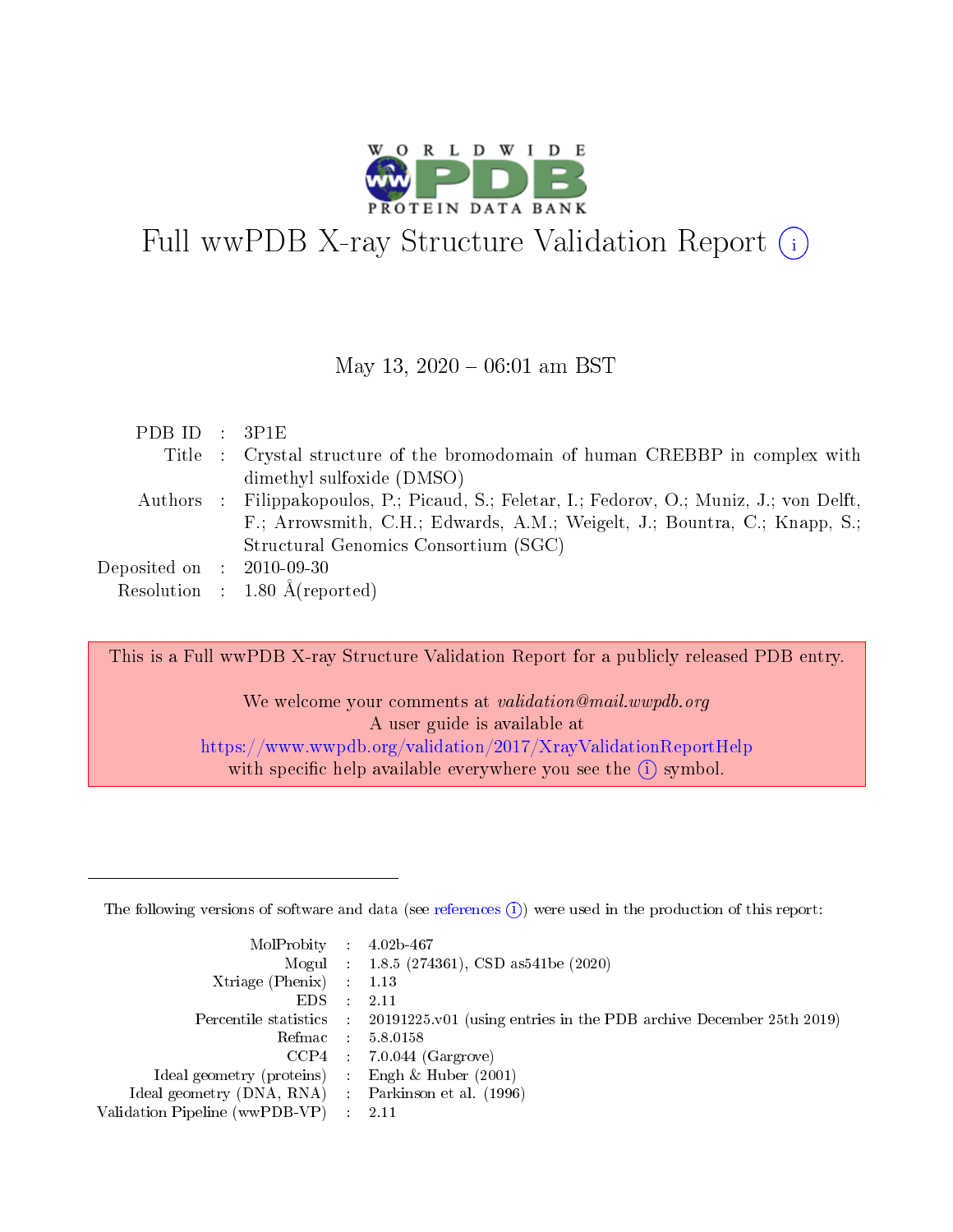# 1 [O](https://www.wwpdb.org/validation/2017/XrayValidationReportHelp#overall_quality)verall quality at a glance  $(i)$

The following experimental techniques were used to determine the structure: X-RAY DIFFRACTION

The reported resolution of this entry is 1.80 Å.

Percentile scores (ranging between 0-100) for global validation metrics of the entry are shown in the following graphic. The table shows the number of entries on which the scores are based.



| Metric                | Whole archive<br>$(\#\text{Entries})$ | Similar resolution<br>$(\#\text{Entries},\,\text{resolution}\,\,\text{range}(\textup{\AA}))$ |  |  |
|-----------------------|---------------------------------------|----------------------------------------------------------------------------------------------|--|--|
| $R_{free}$            | 130704                                | $5950(1.80-1.80)$                                                                            |  |  |
| Clashscore            | 141614                                | $6793(1.80-1.80)$                                                                            |  |  |
| Ramachandran outliers | 138981                                | 6697 $(1.80-1.80)$                                                                           |  |  |
| Sidechain outliers    | 138945                                | 6696 (1.80-1.80)                                                                             |  |  |
| RSRZ outliers         | 127900                                | $5850(1.80-1.80)$                                                                            |  |  |

The table below summarises the geometric issues observed across the polymeric chains and their fit to the electron density. The red, orange, yellow and green segments on the lower bar indicate the fraction of residues that contain outliers for  $>=3, 2, 1$  and 0 types of geometric quality criteria respectively. A grey segment represents the fraction of residues that are not modelled. The numeric value for each fraction is indicated below the corresponding segment, with a dot representing fractions  $\epsilon=5\%$  The upper red bar (where present) indicates the fraction of residues that have poor fit to the electron density. The numeric value is given above the bar.

| Mol | Chain | Length | Quality of chain |    |    |  |  |
|-----|-------|--------|------------------|----|----|--|--|
|     |       | -1.9   | 2%<br>90%        | 6% |    |  |  |
|     |       | 1C     | 8%<br>88%        | 6% | 6% |  |  |

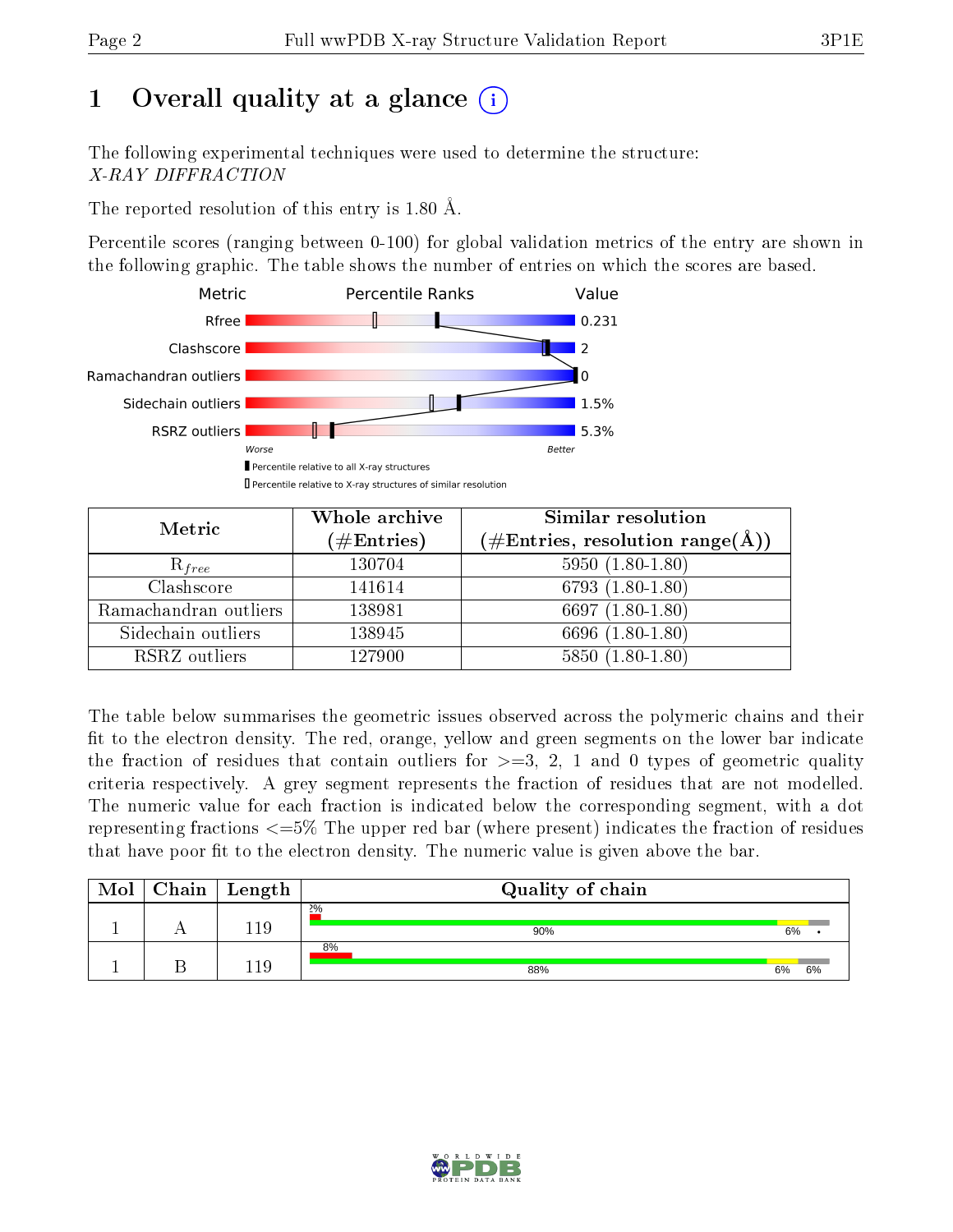# 2 Entry composition (i)

There are 5 unique types of molecules in this entry. The entry contains 2049 atoms, of which 0 are hydrogens and 0 are deuteriums.

In the tables below, the ZeroOcc column contains the number of atoms modelled with zero occupancy, the AltConf column contains the number of residues with at least one atom in alternate conformation and the Trace column contains the number of residues modelled with at most 2 atoms.

Molecule 1 is a protein called CREB-binding protein.

| Mol | Chain   Residues | Atoms   |                |               |       | $\text{ZeroOcc} \mid \text{AltConf} \mid \text{Trace} \mid$ |  |  |  |
|-----|------------------|---------|----------------|---------------|-------|-------------------------------------------------------------|--|--|--|
|     | 114              | Total   | $\overline{C}$ | - N           |       |                                                             |  |  |  |
|     |                  | 961     |                | 625 157 174 5 |       |                                                             |  |  |  |
|     | 112              | Total C |                |               |       |                                                             |  |  |  |
|     |                  | 897     | 584.           | 144           | - 164 | - 5                                                         |  |  |  |

There are 4 discrepancies between the modelled and reference sequences:

| Chain |      | Residue   Modelled | Actual | Comment                     | Reference |
|-------|------|--------------------|--------|-----------------------------|-----------|
|       | 1079 | SER.               |        | EXPRESSION TAG   UNP Q92793 |           |
|       | 1080 | <b>MET</b>         |        | EXPRESSION TAG   UNP Q92793 |           |
|       | 1079 | SER.               |        | EXPRESSION TAG   UNP Q92793 |           |
|       | 1080 | <b>MET</b>         |        | EXPRESSION TAG   UNP Q92793 |           |

• Molecule 2 is THIOCYANATE ION (three-letter code: SCN) (formula: CNS).



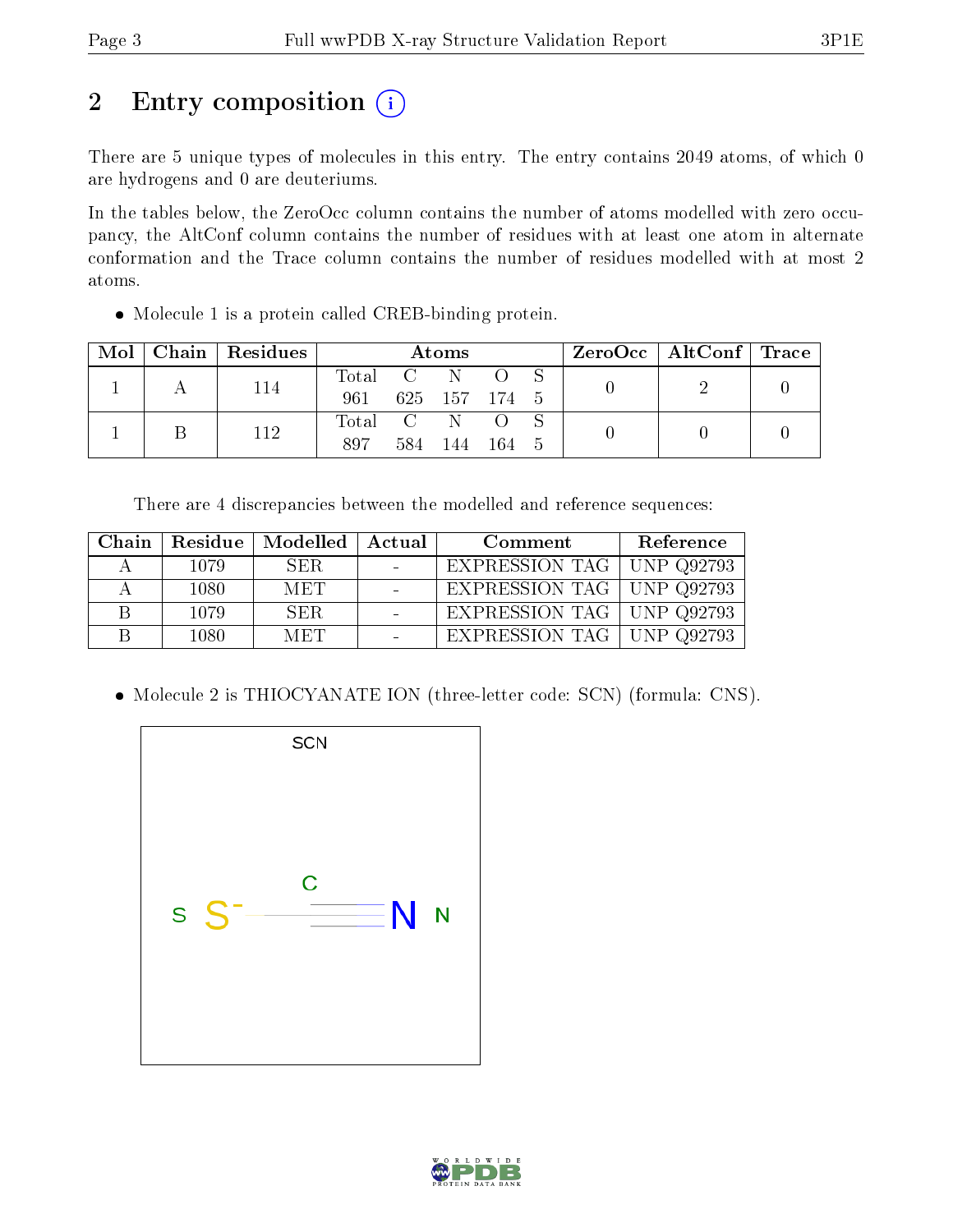|  | $\mid$ Mol $\mid$ Chain $\mid$ Residues $\mid$ | Atoms     |  |  | $^\mathrm{+}$ ZeroOcc $\mathrm{~\vert}$ AltConf $\mathrm{~\vert}$ |  |
|--|------------------------------------------------|-----------|--|--|-------------------------------------------------------------------|--|
|  |                                                | Total C N |  |  |                                                                   |  |

 $\bullet$  Molecule 3 is DIMETHYL SULFOXIDE (three-letter code: DMS) (formula: C<sub>2</sub>H<sub>6</sub>OS).



| $\operatorname{Mol}$ | Chain   Residues | Atoms       | $ZeroOcc \   \$ AltConf |
|----------------------|------------------|-------------|-------------------------|
|                      |                  | Total C O   |                         |
|                      |                  | Total C O S |                         |

Molecule 4 is POTASSIUM ION (three-letter code: K) (formula: K).

|  | $\blacksquare$ Mol $\vert$ Chain $\vert$ Residues $\vert$ Atoms |       | $\vert$ ZeroOcc $\vert$ AltConf |  |
|--|-----------------------------------------------------------------|-------|---------------------------------|--|
|  |                                                                 | Total |                                 |  |

• Molecule 5 is water.

|    | $Mol$   Chain   Residues | Atoms                | ZeroOcc   AltConf |
|----|--------------------------|----------------------|-------------------|
| .h | 122                      | Total<br>122.<br>122 |                   |
|    | -57                      | Total<br>57<br>-57   |                   |

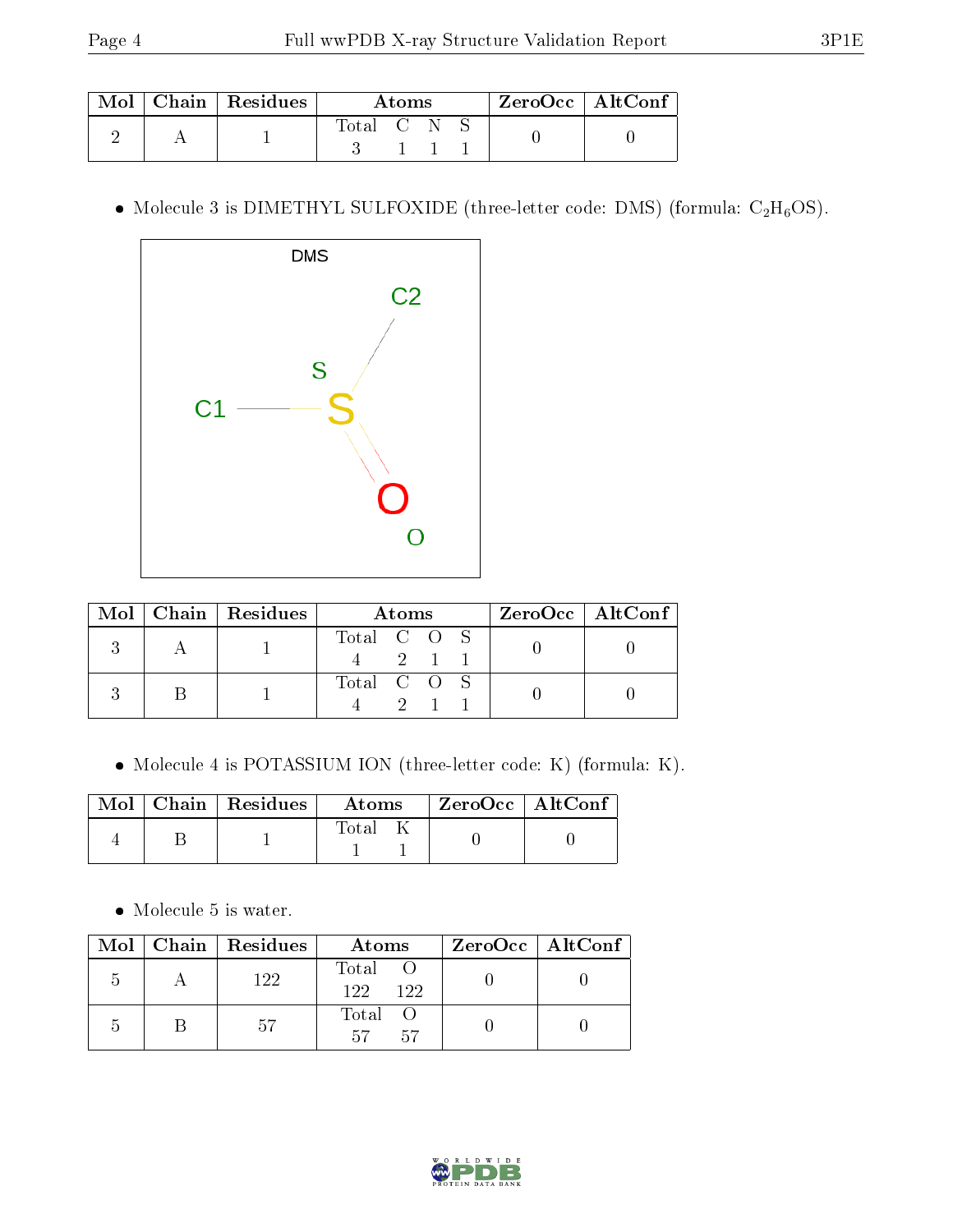# 3 Residue-property plots  $(i)$

These plots are drawn for all protein, RNA and DNA chains in the entry. The first graphic for a chain summarises the proportions of the various outlier classes displayed in the second graphic. The second graphic shows the sequence view annotated by issues in geometry and electron density. Residues are color-coded according to the number of geometric quality criteria for which they contain at least one outlier: green  $= 0$ , yellow  $= 1$ , orange  $= 2$  and red  $= 3$  or more. A red dot above a residue indicates a poor fit to the electron density (RSRZ  $> 2$ ). Stretches of 2 or more consecutive residues without any outlier are shown as a green connector. Residues present in the sample, but not in the model, are shown in grey.



• Molecule 1: CREB-binding protein

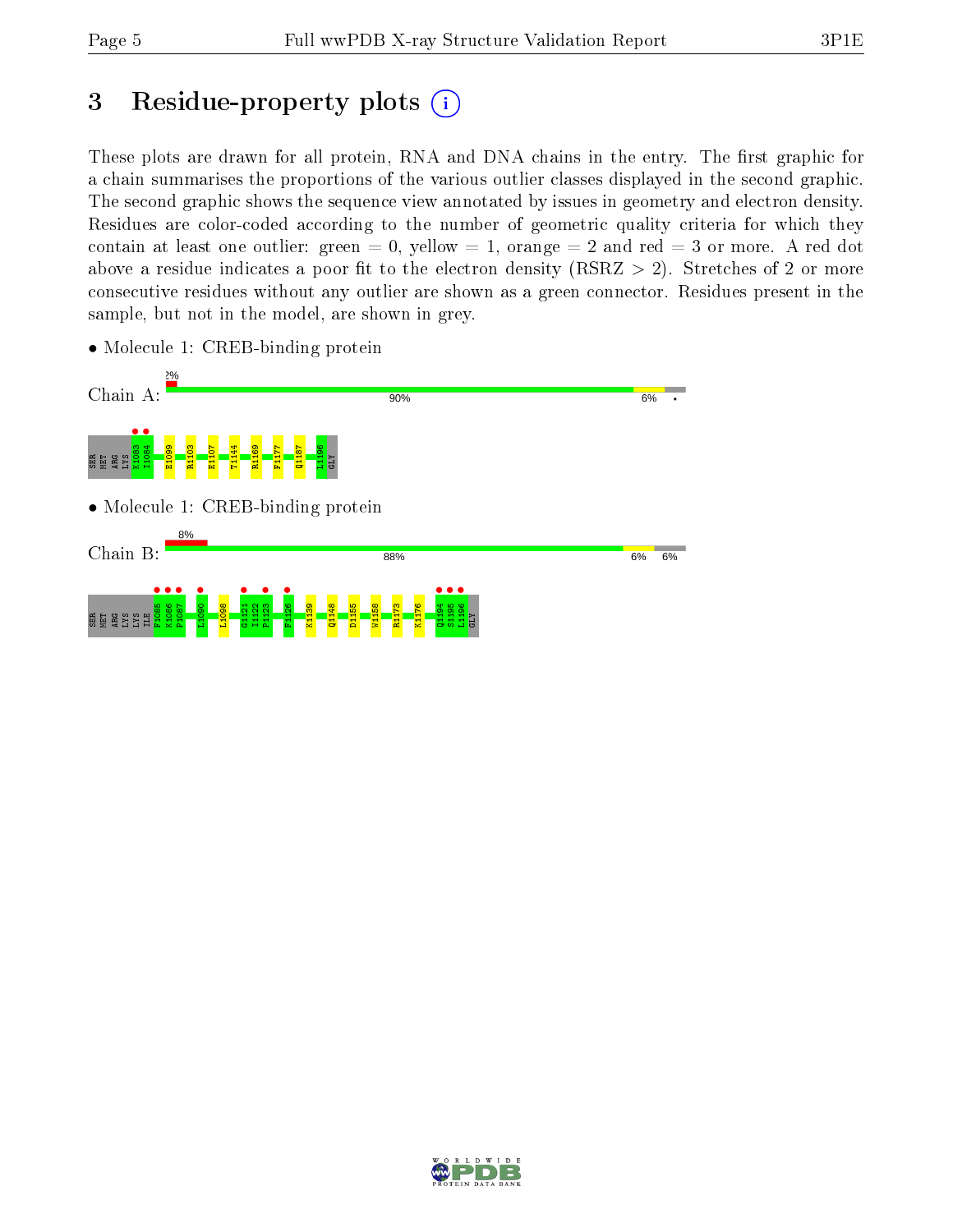# 4 Data and refinement statistics  $(i)$

| Property                                                             | <b>Value</b>                                                    | Source     |
|----------------------------------------------------------------------|-----------------------------------------------------------------|------------|
| Space group                                                          | $H_3$                                                           | Depositor  |
| Cell constants                                                       | $121.85\overline{A}$<br>$121.85\text{\AA}$<br>$40.55\text{\AA}$ |            |
| a, b, c, $\alpha$ , $\beta$ , $\gamma$                               | $90.00^\circ$<br>$90.00^\circ$<br>$120.00^\circ$                | Depositor  |
| Resolution $(A)$                                                     | 28.43<br>$-1.80$                                                | Depositor  |
|                                                                      | 23.73<br>1.80<br>$\frac{1}{2}$                                  | <b>EDS</b> |
| % Data completeness                                                  | 99.9 (28.43-1.80)                                               | Depositor  |
| (in resolution range)                                                | 99.9 (23.73-1.80)                                               | <b>EDS</b> |
| $R_{merge}$                                                          | 0.10                                                            | Depositor  |
| $\mathrm{R}_{sym}$                                                   | 0.10                                                            | Depositor  |
| $\langle I/\sigma(I) \rangle^{-1}$                                   | 1.73 (at $1.80\text{\AA})$                                      | Xtriage    |
| Refinement program                                                   | <b>REFMAC</b>                                                   | Depositor  |
|                                                                      | 0.179<br>0.236<br>$\sim$                                        | Depositor  |
| $R, R_{free}$                                                        | 0.180<br>0.231                                                  | DCC        |
| $\mathcal{R}_{free}$ test set                                        | 1049 reflections $(5.04\%)$                                     | wwPDB-VP   |
| Wilson B-factor $(A^2)$                                              | 22.1                                                            | Xtriage    |
| Anisotropy                                                           | 0.049                                                           | Xtriage    |
| Bulk solvent $k_{sol}(e/\mathring{A}^3)$ , $B_{sol}(\mathring{A}^2)$ | $0.32$ , 42.5                                                   | <b>EDS</b> |
| L-test for twinning <sup>2</sup>                                     | $< L >$ = 0.48, $< L2$ = 0.31                                   | Xtriage    |
| Estimated twinning fraction                                          | $0.028$ for h,-h-k,-l                                           | Xtriage    |
| $F_o, F_c$ correlation                                               | 0.96                                                            | <b>EDS</b> |
| Total number of atoms                                                | 2049                                                            | wwPDB-VP   |
| Average B, all atoms $(A^2)$                                         | $26.0\,$                                                        | wwPDB-VP   |

Xtriage's analysis on translational NCS is as follows: The largest off-origin peak in the Patterson function is  $5.55\%$  of the height of the origin peak. No significant pseudotranslation is detected.

<sup>&</sup>lt;sup>2</sup>Theoretical values of  $\langle |L| \rangle$ ,  $\langle L^2 \rangle$  for acentric reflections are 0.5, 0.333 respectively for untwinned datasets, and 0.375, 0.2 for perfectly twinned datasets.



<span id="page-5-1"></span><span id="page-5-0"></span><sup>1</sup> Intensities estimated from amplitudes.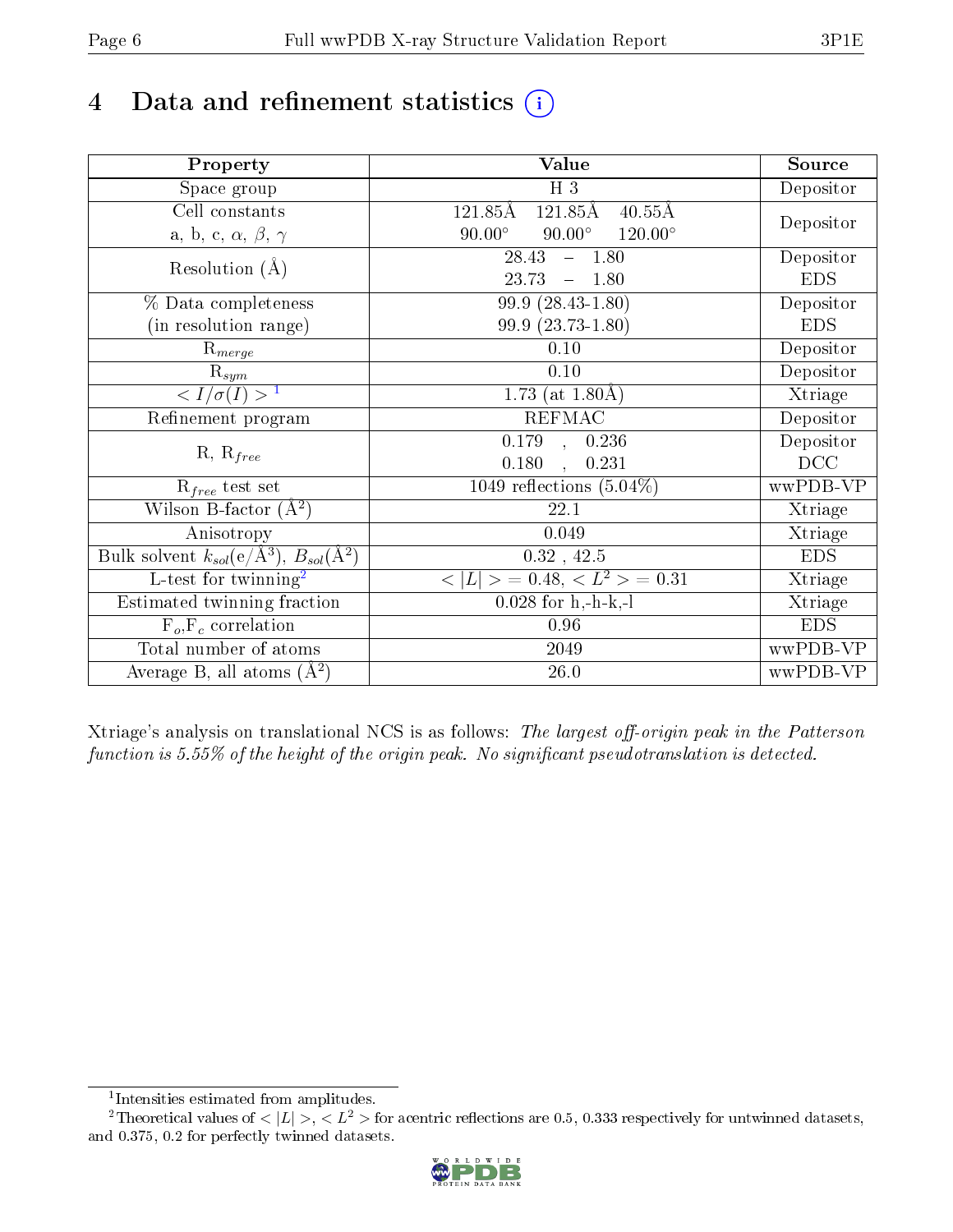# 5 Model quality  $(i)$

### 5.1 Standard geometry  $(i)$

Bond lengths and bond angles in the following residue types are not validated in this section: K, DMS, SCN

The Z score for a bond length (or angle) is the number of standard deviations the observed value is removed from the expected value. A bond length (or angle) with  $|Z| > 5$  is considered an outlier worth inspection. RMSZ is the root-mean-square of all Z scores of the bond lengths (or angles).

| Mol | Chain |             | Bond lengths | Bond angles |                    |  |
|-----|-------|-------------|--------------|-------------|--------------------|--|
|     |       | <b>RMSZ</b> | $\# Z  > 5$  | RMSZ        | # $ Z  > 5$        |  |
|     |       | 0.76        | 0/996        | 0.72        | 0/1354             |  |
|     |       | 0.67        | /922         | 0.75        | $3/1258$ $(0.2\%)$ |  |
| ΔH  | ΔH    | 0.72        | 0/1918       | 0.73        | $3/2612(0.1\%)$    |  |

There are no bond length outliers.

All (3) bond angle outliers are listed below:

| Mol | Chain |      | $\vert$ Res $\vert$ Type | Atoms                    |        | Observed $(^\circ)$ | Ideal $(^\circ)$ |
|-----|-------|------|--------------------------|--------------------------|--------|---------------------|------------------|
|     |       | 1173 | – ARG-                   | NE-CZ-NH1   -7.22        |        | 116.69              | 120.30           |
|     |       | 1173 | . ARG                    | $NE$ -CZ-NH2 $\parallel$ | - 6.27 | 123.44              | 120.30           |
|     |       | 1155 | $\triangle$ SP           | CB-CG-OD1                | - 5.85 | 123.57              | 118.30           |

There are no chirality outliers.

There are no planarity outliers.

### 5.2 Too-close contacts  $(i)$

In the following table, the Non-H and H(model) columns list the number of non-hydrogen atoms and hydrogen atoms in the chain respectively. The H(added) column lists the number of hydrogen atoms added and optimized by MolProbity. The Clashes column lists the number of clashes within the asymmetric unit, whereas Symm-Clashes lists symmetry related clashes.

|  |     |     | Mol   Chain   Non-H   H(model)   H(added)   Clashes   Symm-Clashes |
|--|-----|-----|--------------------------------------------------------------------|
|  | 961 | 937 |                                                                    |
|  | 897 | 849 |                                                                    |
|  |     |     |                                                                    |
|  |     |     |                                                                    |
|  |     |     |                                                                    |
|  |     |     |                                                                    |

Continued on next page...

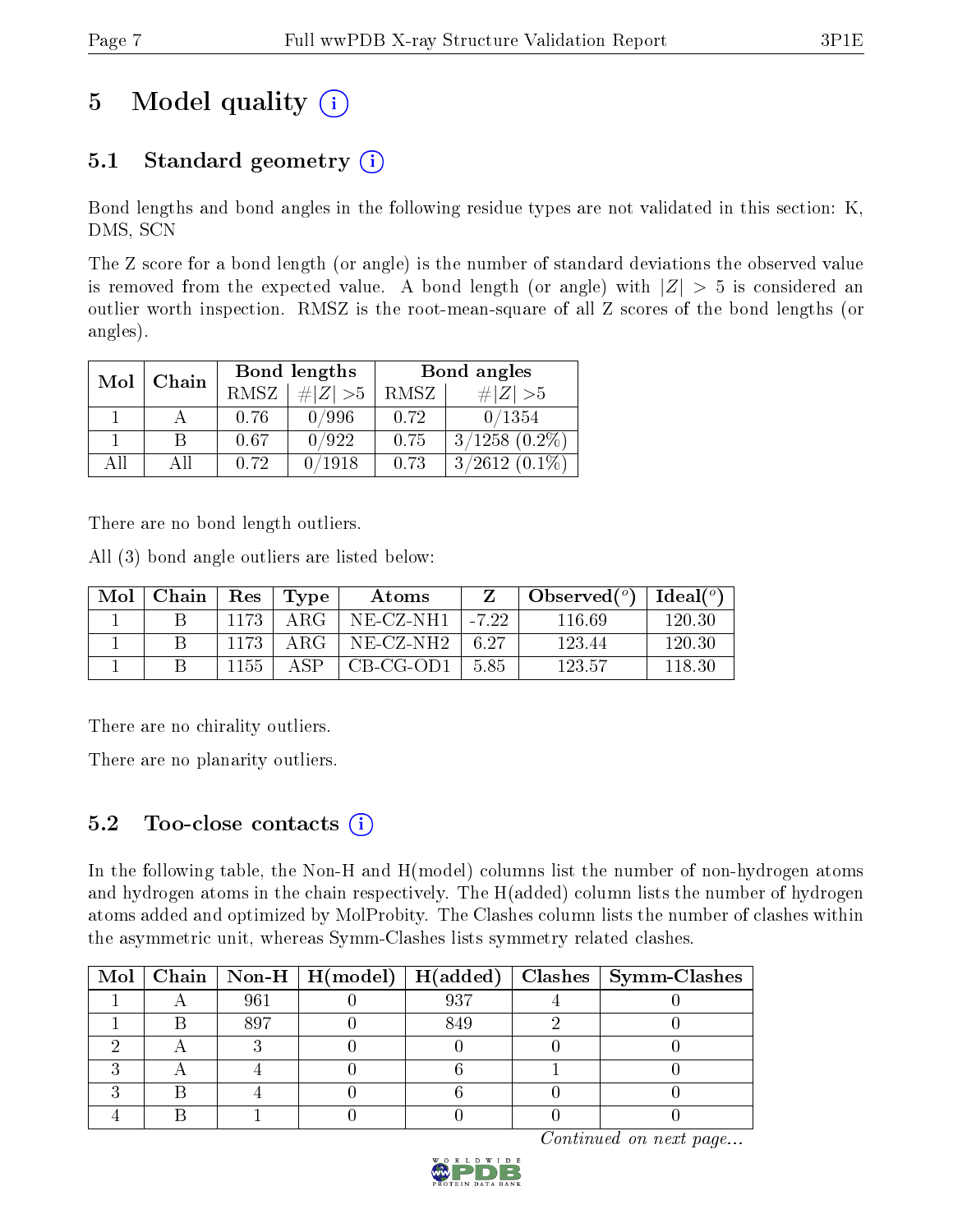The all-atom clashscore is defined as the number of clashes found per 1000 atoms (including hydrogen atoms). The all-atom clashscore for this structure is 2.

All (6) close contacts within the same asymmetric unit are listed below, sorted by their clash magnitude.

| Atom-1              | Atom-2                              | Interatomic<br>distance $(A)$ | Clash<br>overlap $(A)$ |
|---------------------|-------------------------------------|-------------------------------|------------------------|
| 1: A:1169: ARG: NH1 | 5:A:215:HOH:O                       | 2.27                          | 0.51                   |
| 1:B:1098:LEU:HD23   | 1:B:1139:LYS:HD2                    | 1.98                          | 0.44                   |
| 3: A: 1198: DMS: O  | 5: A:18: HOH:O                      | 2.21                          | 0.43                   |
| 1:A:1107:GLU:HA     | 1:A:1177:PHE:CD2                    | 2.54                          | 0.43                   |
| 1: A: 1099: GLU: O  | $1:$ A:1103 $\overline{A}$ :ARG:HG2 | 2.20                          | 0.41                   |
| 1:A:1144:THR:HA     | 1:B:1158:TRP:CG                     | 2.56                          | 0.40                   |

There are no symmetry-related clashes.

### 5.3 Torsion angles  $(i)$

#### 5.3.1 Protein backbone (i)

In the following table, the Percentiles column shows the percent Ramachandran outliers of the chain as a percentile score with respect to all X-ray entries followed by that with respect to entries of similar resolution.

The Analysed column shows the number of residues for which the backbone conformation was analysed, and the total number of residues.

| Mol | Chain | Analysed                       | Favoured |  | Allowed   Outliers   Percentiles       |
|-----|-------|--------------------------------|----------|--|----------------------------------------|
|     |       | $114/119$ (96\%)   114 (100\%) |          |  | $\mid$ 100 $\mid$ 100 $\mid$           |
|     |       | $110/119$ (92\%)   110 (100\%) |          |  | $\vert$ 100 $\vert$<br>100             |
| All | All   | $224/238$ (94\%)   224 (100\%) |          |  | $\parallel$ 100<br>$\vert$ 100 $\vert$ |

There are no Ramachandran outliers to report.



 $Mol$  | Chain | Non-H | H(model) | H(added) | Clashes | Symm-Clashes  $5$  A 122 0 0 0 2 0  $5$  | B |  $57$  | 0 | 0 | 0 | 0 All | All | 2049 | 0 | 1798 | 6 | 0

Continued from previous page...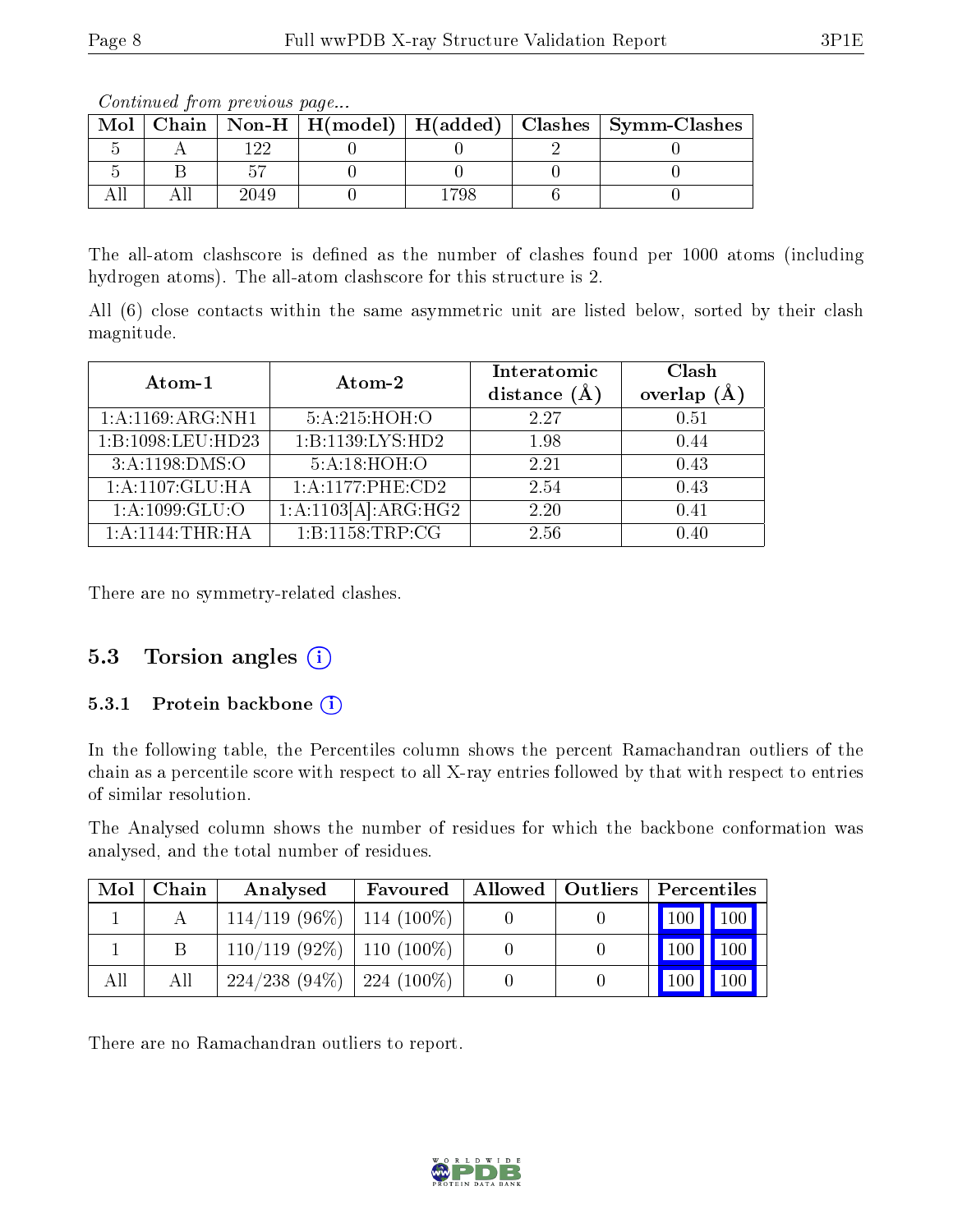#### 5.3.2 Protein sidechains  $(i)$

In the following table, the Percentiles column shows the percent sidechain outliers of the chain as a percentile score with respect to all X-ray entries followed by that with respect to entries of similar resolution.

The Analysed column shows the number of residues for which the sidechain conformation was analysed, and the total number of residues.

| $\text{Mol} \parallel$ | Chain | Analysed     | Rotameric   Outliers |          | Percentiles     |  |  |
|------------------------|-------|--------------|----------------------|----------|-----------------|--|--|
|                        |       | 106/112(95%) | $105(99\%)$          | $1(1\%)$ | 75<br><b>78</b> |  |  |
|                        |       | 94/112(84%)  | $92(98\%)$           | $2(2\%)$ | 53<br>42        |  |  |
| All                    | All   | 200/224(89%) | 197 (98%)            | $3(2\%)$ | 56<br>65        |  |  |

All (3) residues with a non-rotameric sidechain are listed below:

| Mol | Chain | Res  | Type  |
|-----|-------|------|-------|
|     |       | 1187 | GLN   |
|     |       | 1148 | GLN   |
|     |       | 1176 | + V Q |

Some sidechains can be flipped to improve hydrogen bonding and reduce clashes. There are no such sidechains identified.

#### $5.3.3$  RNA  $(i)$

There are no RNA molecules in this entry.

#### 5.4 Non-standard residues in protein, DNA, RNA chains (i)

There are no non-standard protein/DNA/RNA residues in this entry.

#### 5.5 Carbohydrates  $(i)$

There are no carbohydrates in this entry.

#### 5.6 Ligand geometry  $(i)$

Of 4 ligands modelled in this entry, 1 is monoatomic - leaving 3 for Mogul analysis.

In the following table, the Counts columns list the number of bonds (or angles) for which Mogul statistics could be retrieved, the number of bonds (or angles) that are observed in the model and

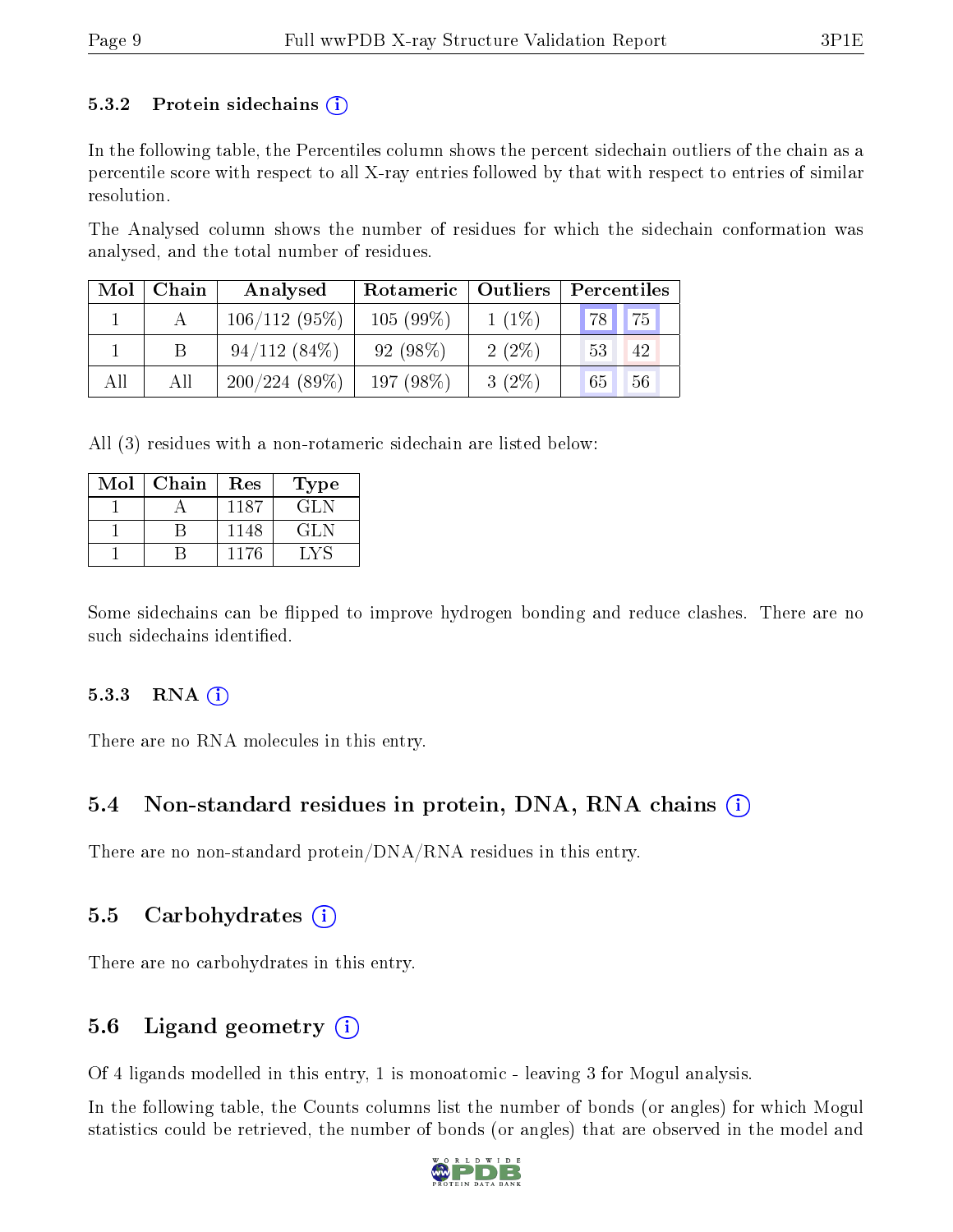the number of bonds (or angles) that are defined in the Chemical Component Dictionary. The Link column lists molecule types, if any, to which the group is linked. The Z score for a bond length (or angle) is the number of standard deviations the observed value is removed from the expected value. A bond length (or angle) with  $|Z| > 2$  is considered an outlier worth inspection. RMSZ is the root-mean-square of all Z scores of the bond lengths (or angles).

| Mol<br>Chain |            | Res | Link           | Bond lengths             |                |             | Bond angles |       |             |  |
|--------------|------------|-----|----------------|--------------------------|----------------|-------------|-------------|-------|-------------|--|
|              | Type       |     |                |                          | RMSZ<br>Counts | # $ Z  > 2$ | Counts      | RMSZ  | # $ Z  > 2$ |  |
| റ            | DMS        | D   | $\overline{2}$ | $\overline{\phantom{0}}$ | 3.3.3          | 2.34        | (33%)       | 3,3,3 | 0.47        |  |
|              | DMS        | А   | 198ء           | $\overline{\phantom{0}}$ | 3.3.3          | 2.37        | (33%)       | 3.3.3 | 1.05        |  |
| $\Omega$     | <b>SCN</b> |     |                | $\overline{\phantom{a}}$ | 1,2,2          | 1.52        |             | 0,1,1 | 0.00        |  |

All (2) bond length outliers are listed below:

| Mol | Chain | Res <sub>1</sub> |     | $\mid$ Type $\mid$ Atoms | Z    | $\mid$ Observed( $\AA$ ) $\mid$ Ideal( $\AA$ ) |          |
|-----|-------|------------------|-----|--------------------------|------|------------------------------------------------|----------|
|     |       | 198              | DMS | $O-S$                    | 3.83 |                                                | $1.50\,$ |
|     |       |                  | DMS | O-S                      | 3.76 | 1.75                                           | $1.50\,$ |

There are no bond angle outliers.

There are no chirality outliers.

There are no torsion outliers.

There are no ring outliers.

1 monomer is involved in 1 short contact:

|  |               | Mol   Chain   Res   Type   Clashes   Symm-Clashes |
|--|---------------|---------------------------------------------------|
|  | -1198   DMS - |                                                   |

#### 5.7 [O](https://www.wwpdb.org/validation/2017/XrayValidationReportHelp#nonstandard_residues_and_ligands)ther polymers (i)

There are no such residues in this entry.

### 5.8 Polymer linkage issues (i)

There are no chain breaks in this entry.

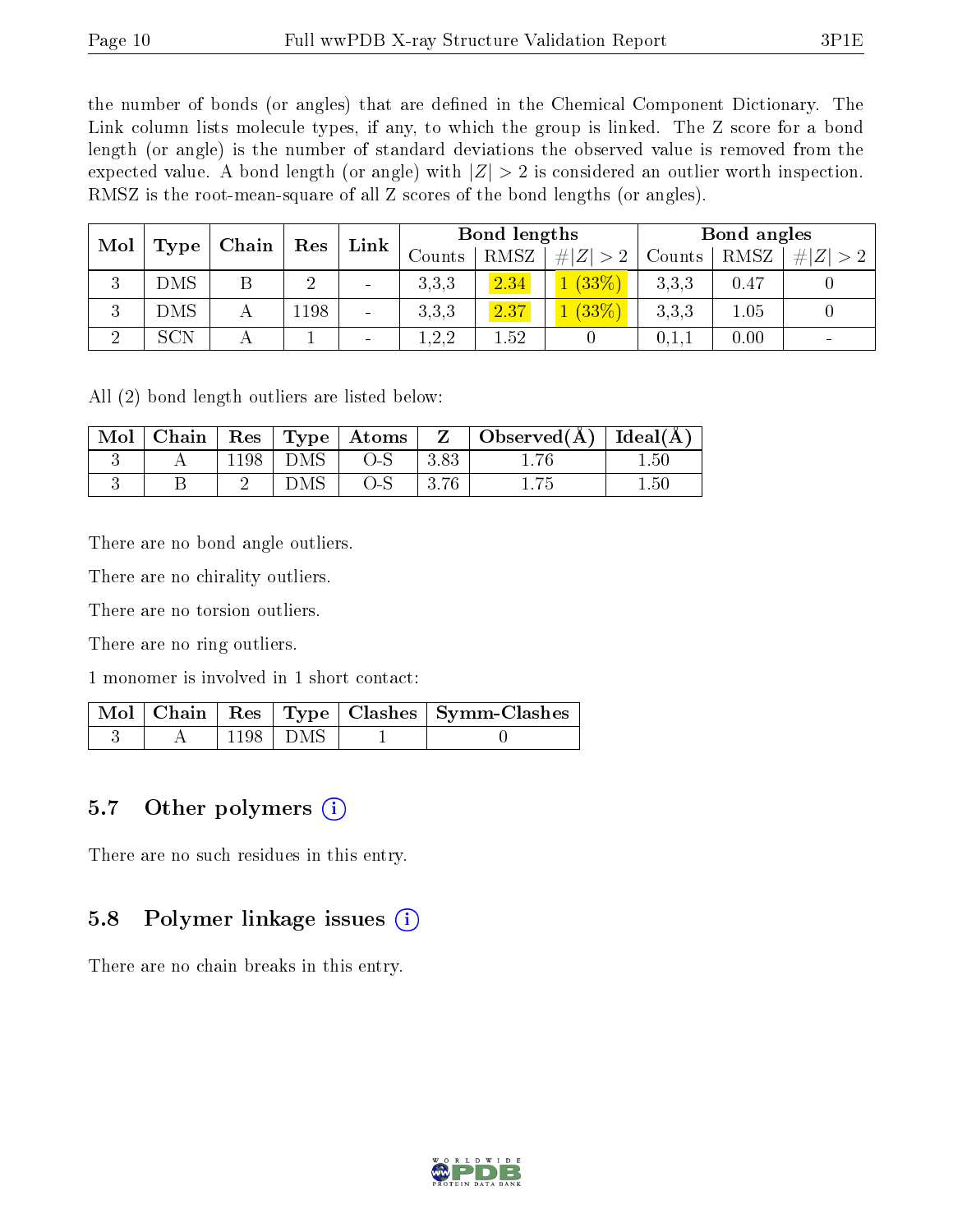## 6 Fit of model and data  $(i)$

### 6.1 Protein, DNA and RNA chains  $(i)$

In the following table, the column labelled  $#RSRZ> 2'$  contains the number (and percentage) of RSRZ outliers, followed by percent RSRZ outliers for the chain as percentile scores relative to all X-ray entries and entries of similar resolution. The OWAB column contains the minimum, median,  $95<sup>th</sup>$  percentile and maximum values of the occupancy-weighted average B-factor per residue. The column labelled ' $Q< 0.9$ ' lists the number of (and percentage) of residues with an average occupancy less than 0.9.

| Mol | Chain | Analysed         | ${ <\hspace{-1.5pt}{\mathrm{RSRZ}} \hspace{-1.5pt}>}$ | $\rm \#RSRZ{>}2$        | $OWAB(A^2)$    | $\rm Q\textcolor{black}{<}0.9$ |
|-----|-------|------------------|-------------------------------------------------------|-------------------------|----------------|--------------------------------|
|     |       | $114/119$ (95%)  | $-0.12$                                               | $2(1\%)$ 68<br>64       | 11, 18, 40, 72 |                                |
|     |       | $112/119$ (94\%) | 0.29                                                  | $10(8\%)$ 9 7           | 14, 28, 59, 69 |                                |
|     | All   | $226/238(94\%)$  | 0.08                                                  | $12(5\%)$<br> 21 <br>26 | 11, 22, 55, 72 |                                |

All (12) RSRZ outliers are listed below:

| Mol          | Chain | Res  | Type       | <b>RSRZ</b> |
|--------------|-------|------|------------|-------------|
| $\mathbf{1}$ | В     | 1195 | <b>SER</b> | 4.7         |
| 1            | В     | 1123 | PRO        | 4.6         |
| 1            | В     | 1085 | PHE        | 4.2         |
| 1            | А     | 1084 | ILE        | 4.0         |
| $\mathbf{1}$ | В     | 1090 | LEU        | 3.6         |
| 1            | А     | 1083 | LYS        | 3.0         |
| 1            | В     | 1086 | LYS        | 2.6         |
| 1            | В     | 1087 | PRO        | 2.5         |
| 1            | В     | 1196 | LEU        | 2.4         |
| 1            | В     | 1194 | <b>GLN</b> | 2.3         |
| 1            | R     | 1126 | PHE        | 2.2         |
| 1            |       | 1121 | GLY        | 2.2         |

### 6.2 Non-standard residues in protein, DNA, RNA chains  $(i)$

There are no non-standard protein/DNA/RNA residues in this entry.

### 6.3 Carbohydrates  $(i)$

There are no carbohydrates in this entry.